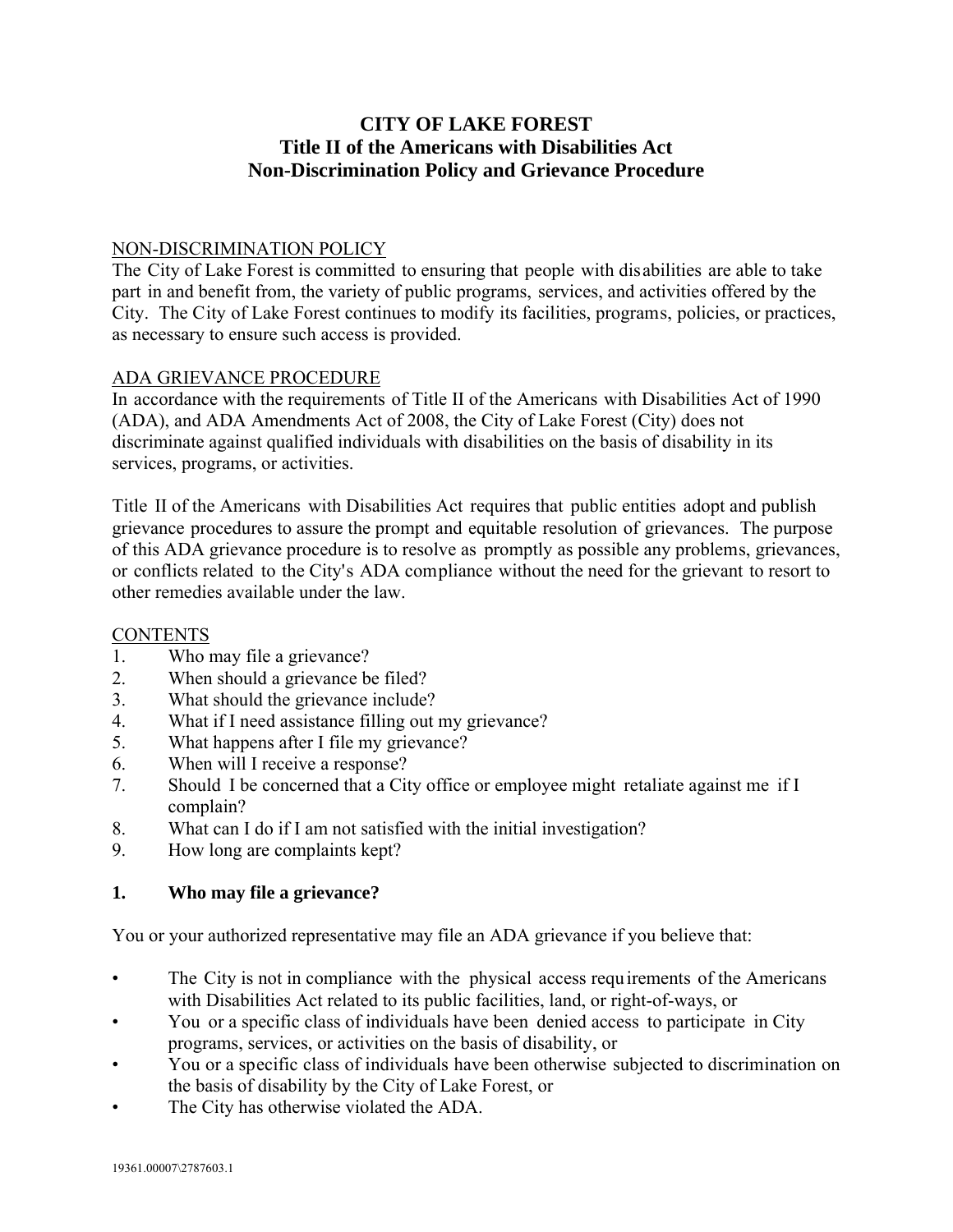### **2. When should a grievance be filed?**

Before filing a grievance, you may seek informal resolution by contacting the City's Designated ADA Coordinator, who is the Human Resources Manager, Shelly Cisneros (949-461-3544, (scisneros[@lakeforestca.go](mailto:drose@lakeforestca.gov)v). If your informal concern is not resolved in a timely fashion, you may file a formal grievance under this procedure.

You are encouraged to file your grievance as soon as possible, but within 60 business days.

## **3. What should the grievance include?**

The grievance should be in writing and contain information about the grievance, submission date, name, address, telephone or cell phone number of grievant, location, date and description of the problem. A grievance form is available at the City for your convenience, but is not required to be used.

Grievances should be submitted to the ADA Coordinator, Human Resources Manager, Shelly Cisneros (949-461-3544, (scisneros[@lakeforestca.gov](mailto:drose@lakeforestca.gov)), with a copy to the City Clerk.

## **4. What if I need assistance filling out my grievance?**

An alternate means of filing grievances, such as personal interviews or audio recording of the grievance, will be made available for people with disabilities upon request.

### **5. What happens after I file my grievance?**

After receiving your grievance, the ADA Coordinator will investigate within 20 business days. The investigation may include you and any other person(s) the investigator believes to have relevant knowledge concerning your grievance. The investigator will also consider any written evidence submitted.

After completing the investigation, the investigator will review the factual information gathered. The ADA Coordinator will then issue a written response.

### **6. When will I receive a response?**

The ADA Coordinator will provide a response within 20 business days.

## **7. Should I be concerned that a city officer or employee might retaliate against me if I complain?**

The City does not retaliate ag ainst you for filin g a grievance and does not permit retaliation by its officers or employees. Please notify the ADA Coordinator of any retaliation.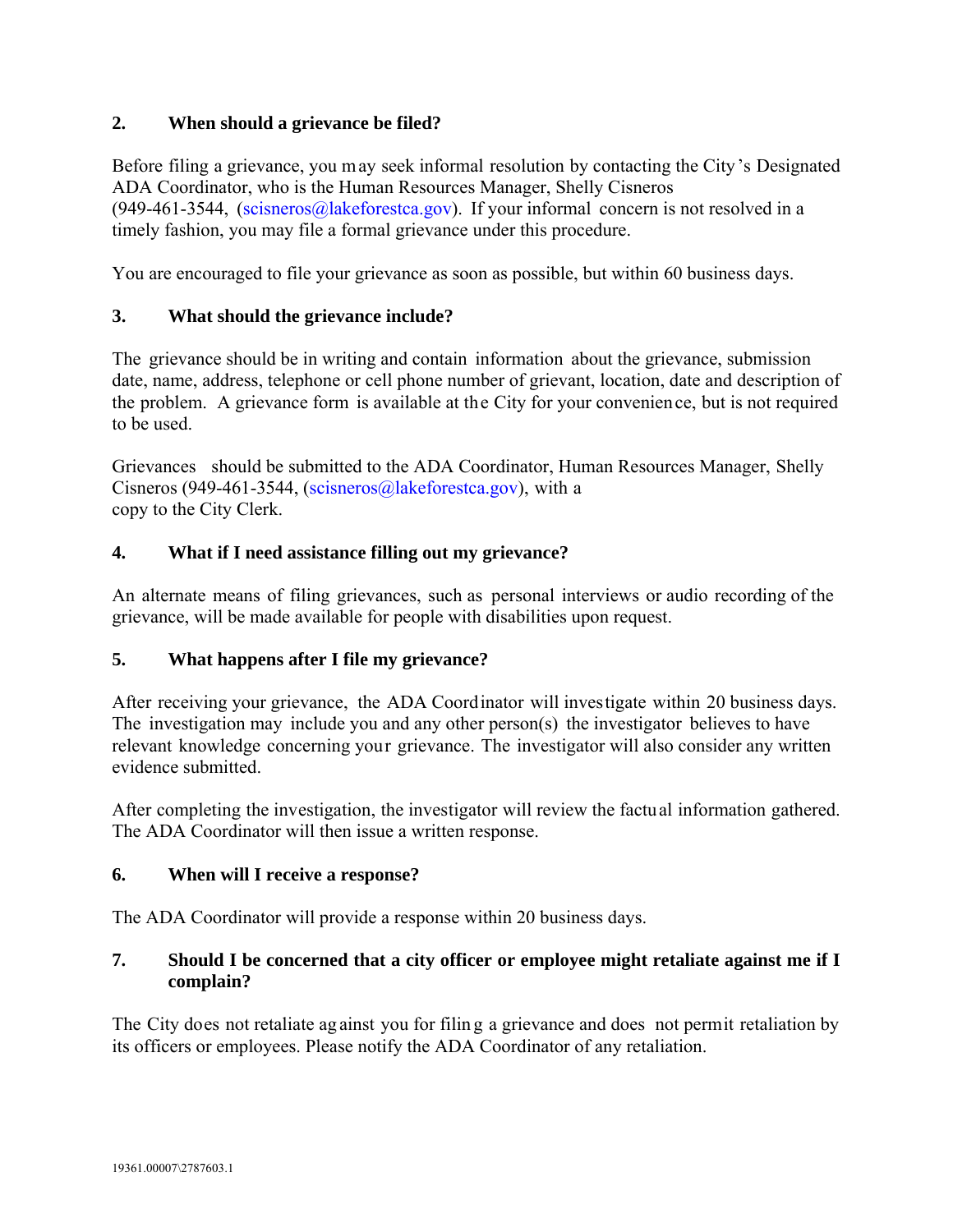#### **8. What can I do if I am not satisfied with the initial investigation?**

If you are not satisfied with the response you may submit an appeal within 15 business days of your receipt of the response to the City Manager, stating the reasons for the appeal. An alternate means of filing an appeal, such as personal interviews or audio recording of the appeal, will be made available for people with disabilities upon request.

Within 20 business days after receipt of the appeal, the City Manager, or his designee, will meet with the grievant to discuss a resolution. Within 20 business days after the meeting, the City Manager, or his designee, will respond with a final resolution.

> You may file your appeal at the following address: City of Lake Forest City Manager ATTN: City Clerk 100 Civic Center Drive Lake Forest, CA 92630

If you are not satisfied with the results of the appeal, you may file a complaint with the appropriate agency or department of the State or Federal government. Contact the U.S. Department of Justice or the California Department of Justice Civil Rights Division for information about how to file a complaint with these agencies.

Using this grievance procedure is not a prerequisite to pursuing any of your other remedies. However, in the interest of a prompt resolution of the grievance, the City encourages you to use this procedure in addition to any other available alternatives you may choose.

#### **9. How long are grievances kept?**

All grievances received by the ADA Coordinator and appeals to the City Manager will be kept by the City of Lake Forest for at least three (3) years.